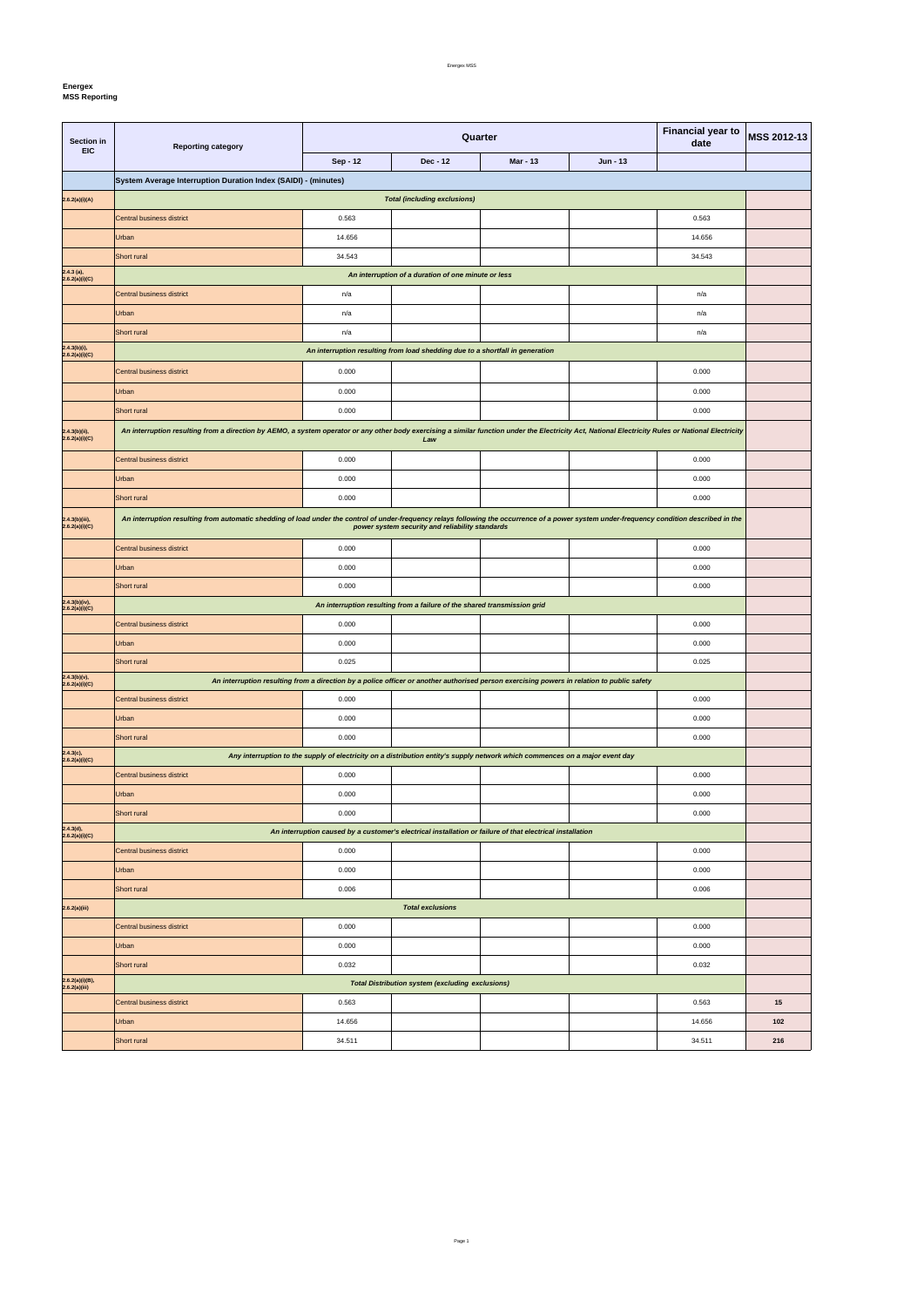| Section in<br><b>EIC</b> | A description of any major event days | <b>Date</b> |
|--------------------------|---------------------------------------|-------------|
| 2.6.2(a)(i)(D)           |                                       |             |

| <b>Section in</b><br><b>EIC</b> | An explanation of reasons for a distribution entity exceeding (where applicable) those minimum service standards and proposals to improve performance | <b>Exceeded MSS</b> |
|---------------------------------|-------------------------------------------------------------------------------------------------------------------------------------------------------|---------------------|
| 2.6.2(a)(i)(E)                  | N/A                                                                                                                                                   |                     |

|                                     |                                                                                                                                                                                                                                                | Quarter<br>date |                                                                                                                                            |                 |          | <b>Financial year to</b> | MSS 2012-13 |  |  |
|-------------------------------------|------------------------------------------------------------------------------------------------------------------------------------------------------------------------------------------------------------------------------------------------|-----------------|--------------------------------------------------------------------------------------------------------------------------------------------|-----------------|----------|--------------------------|-------------|--|--|
| Section in<br><b>EIC</b>            | <b>Reporting category</b>                                                                                                                                                                                                                      | Sep - 12        | $Dec - 12$                                                                                                                                 | <b>Mar - 13</b> | Jun - 13 |                          |             |  |  |
|                                     | System Average Interruption Frequency Index (SAIFI) - (number)                                                                                                                                                                                 |                 |                                                                                                                                            |                 |          |                          |             |  |  |
|                                     | <b>Total (including exclusions)</b>                                                                                                                                                                                                            |                 |                                                                                                                                            |                 |          |                          |             |  |  |
| 2.6.2(a)(i)(A),                     | Central business district                                                                                                                                                                                                                      | 0.006           |                                                                                                                                            |                 |          | 0.006                    |             |  |  |
| 2.6.2(a)(iii)                       | Urban                                                                                                                                                                                                                                          | 0.148           |                                                                                                                                            |                 |          | 0.148                    |             |  |  |
|                                     | <b>Short rural</b>                                                                                                                                                                                                                             | 0.364           |                                                                                                                                            |                 |          | 0.364                    |             |  |  |
|                                     | An interruption of a duration of one minute or less                                                                                                                                                                                            |                 |                                                                                                                                            |                 |          |                          |             |  |  |
| $2.4.3$ (a),                        | Central business district                                                                                                                                                                                                                      | n/a             |                                                                                                                                            |                 |          | n/a                      |             |  |  |
| 2.6.2(a)(i)(C)                      | Urban                                                                                                                                                                                                                                          | n/a             |                                                                                                                                            |                 |          | n/a                      |             |  |  |
|                                     | <b>Short rural</b>                                                                                                                                                                                                                             | n/a             |                                                                                                                                            |                 |          | n/a                      |             |  |  |
|                                     |                                                                                                                                                                                                                                                |                 | An interruption resulting from load shedding due to a shortfall in generation                                                              |                 |          |                          |             |  |  |
| $2.4.3(b)(i)$ ,                     | Central business district                                                                                                                                                                                                                      | 0.000           |                                                                                                                                            |                 |          | 0.000                    |             |  |  |
| 2.6.2(a)(i)(C)                      | Urban                                                                                                                                                                                                                                          | 0.000           |                                                                                                                                            |                 |          | 0.000                    |             |  |  |
|                                     | Short rural                                                                                                                                                                                                                                    | 0.000           |                                                                                                                                            |                 |          | 0.000                    |             |  |  |
|                                     | An interruption resulting from a direction by AEMO, a system operator or any other body exercising a similar function under the Electricity Act, National Electricity Rules or National Electricity                                            |                 | Law                                                                                                                                        |                 |          |                          |             |  |  |
| $2.4.3(b)(ii)$ ,                    | Central business district                                                                                                                                                                                                                      | 0.000           |                                                                                                                                            |                 |          | 0.000                    |             |  |  |
| 2.6.2(a)(i)(C)                      | Urban                                                                                                                                                                                                                                          | 0.000           |                                                                                                                                            |                 |          | 0.000                    |             |  |  |
|                                     | Short rural                                                                                                                                                                                                                                    | 0.000           |                                                                                                                                            |                 |          | 0.000                    |             |  |  |
|                                     |                                                                                                                                                                                                                                                |                 |                                                                                                                                            |                 |          |                          |             |  |  |
|                                     | An interruption resulting from automatic shedding of load under the control of under-frequency relays following the occurrence of a power system under-frequency condition described in the<br>power system security and reliability standards |                 |                                                                                                                                            |                 |          |                          |             |  |  |
| $2.4.3(b)(iii)$ ,<br>2.6.2(a)(i)(C) | Central business district                                                                                                                                                                                                                      | 0.000           |                                                                                                                                            |                 |          | 0.000                    |             |  |  |
|                                     | Urban                                                                                                                                                                                                                                          | 0.000           |                                                                                                                                            |                 |          | 0.000                    |             |  |  |
|                                     | Short rural                                                                                                                                                                                                                                    | 0.000           |                                                                                                                                            |                 |          | 0.000                    |             |  |  |
|                                     | An interruption resulting from a failure of the shared transmission grid                                                                                                                                                                       |                 |                                                                                                                                            |                 |          |                          |             |  |  |
| 2.4.3(b)(iv),                       | Central business district                                                                                                                                                                                                                      | 0.000           |                                                                                                                                            |                 |          | 0.000                    |             |  |  |
| 2.6.2(a)(i)(C)                      | Urban                                                                                                                                                                                                                                          | 0.000           |                                                                                                                                            |                 |          | 0.000                    |             |  |  |
|                                     | Short rural                                                                                                                                                                                                                                    | 0.000           |                                                                                                                                            |                 |          | 0.000                    |             |  |  |
|                                     |                                                                                                                                                                                                                                                |                 | An interruption resulting from a direction by a police officer or another authorised person exercising powers in relation to public safety |                 |          |                          |             |  |  |
| $2.4.3(b)(v)$ ,                     | Central business district                                                                                                                                                                                                                      | 0.000           |                                                                                                                                            |                 |          | 0.000                    |             |  |  |
| 2.6.2(a)(i)(C)                      | Urban                                                                                                                                                                                                                                          | 0.000           |                                                                                                                                            |                 |          | 0.000                    |             |  |  |
|                                     | Short rural                                                                                                                                                                                                                                    | 0.000           |                                                                                                                                            |                 |          | 0.000                    |             |  |  |
|                                     |                                                                                                                                                                                                                                                |                 | Any interruption to the supply of electricity on a distribution entity's supply network which commences on a major event day               |                 |          |                          |             |  |  |
| $2.4.3(c)$ ,                        | Central business district                                                                                                                                                                                                                      | 0.000           |                                                                                                                                            |                 |          | 0.000                    |             |  |  |
| 2.6.2(a)(i)(C)                      | Urban                                                                                                                                                                                                                                          | 0.000           |                                                                                                                                            |                 |          | 0.000                    |             |  |  |
|                                     | Short rural                                                                                                                                                                                                                                    | 0.000           |                                                                                                                                            |                 |          | 0.000                    |             |  |  |
|                                     |                                                                                                                                                                                                                                                |                 | An interruption caused by a customer's electrical installation or failure of that electrical installation                                  |                 |          |                          |             |  |  |
| 2.4.3(d),<br>2.6.2(a)(i)(C)         | Central business district                                                                                                                                                                                                                      | 0.000           |                                                                                                                                            |                 |          | 0.000                    |             |  |  |
|                                     | Urban                                                                                                                                                                                                                                          | 0.000           |                                                                                                                                            |                 |          | 0.000                    |             |  |  |
|                                     | Short rural                                                                                                                                                                                                                                    | 0.000           |                                                                                                                                            |                 |          | 0.000                    |             |  |  |
|                                     |                                                                                                                                                                                                                                                |                 | <b>Total exclusions</b>                                                                                                                    |                 |          |                          |             |  |  |
| 2.6.2(a)(iii)                       | Central business district                                                                                                                                                                                                                      | 0.000           |                                                                                                                                            |                 |          | 0.000                    |             |  |  |
|                                     | Urban                                                                                                                                                                                                                                          | 0.000           |                                                                                                                                            |                 |          | 0.000                    |             |  |  |
|                                     | Short rural                                                                                                                                                                                                                                    | 0.000           |                                                                                                                                            |                 |          | 0.000                    |             |  |  |
|                                     |                                                                                                                                                                                                                                                |                 | <b>Total Distribution System (excluding exclusions)</b>                                                                                    |                 |          |                          |             |  |  |
|                                     | Central business district                                                                                                                                                                                                                      | 0.006           |                                                                                                                                            |                 |          | 0.006                    | 0.15        |  |  |

|                                  | Short rural | 0.364 |  | 0.364 | 2.42 |
|----------------------------------|-------------|-------|--|-------|------|
| 2.6.2(a)(i)(B),<br>2.6.2(a)(iii) | Urban       | 0.148 |  | 0.148 | 1.22 |
|                                  |             |       |  |       |      |

Page 2